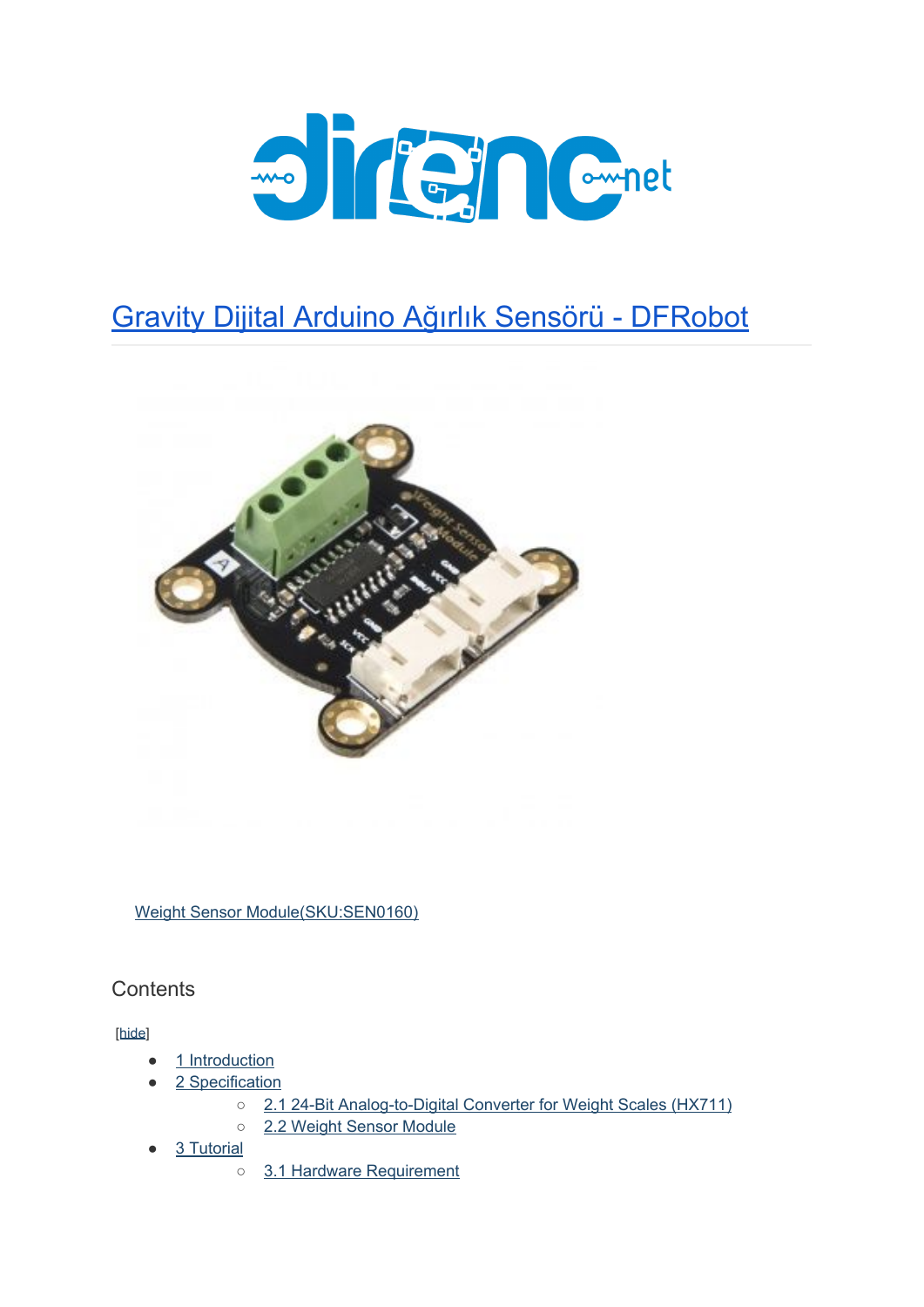- [3.1.1 Connection Diagram](https://www.dfrobot.com/wiki/index.php/Weight_Sensor_Module_SKU:SEN0160#Connection_Diagram)
- o [3.2 Software Requirement](https://www.dfrobot.com/wiki/index.php/Weight_Sensor_Module_SKU:SEN0160#Software_Requirement)
- [3.3 Detail Steps](https://www.dfrobot.com/wiki/index.php/Weight_Sensor_Module_SKU:SEN0160#Detail_Steps)
- [4 The structure of the weight sensor](https://www.dfrobot.com/wiki/index.php/Weight_Sensor_Module_SKU:SEN0160#The_structure_of_the_weight_sensor)
- [5 Old Version Wiki](https://www.dfrobot.com/wiki/index.php/Weight_Sensor_Module_SKU:SEN0160#Old_Version_Wiki)
- [6 Documents](https://www.dfrobot.com/wiki/index.php/Weight_Sensor_Module_SKU:SEN0160#Documents)

# Introduction

**[Digital Weight Sensor Module](https://www.dfrobot.com/product-1031.html)** is based on HX711,which is a precision 24-bit analog-to-digital convertor designed for weigh scale and industrial control applications to interface directly with a bridge sensor.Compared with other chips, HX711 not only has a few basic function,also contains high integration,fast response,immunity,and other features.The chip lowedrs the cost of the electronic scale,at the same time,improving the performance and reliability.

The input interface of this weight sensor module is used sensor interface,which is compatible with Arduino I/O port.The output adopts compact terminal that makes weight sensor module easier to connect the weight sensor.It's the best choose for electronic enthusiast to do some tiny home scale.

The weight sensor module can be combined with weight sensor on the market. We also help you to pick a small range of weight sensor.

# **Specification**

## 24-Bit Analog-to-Digital Converter for Weight Scales (HX711)

- Two selectable differential input channels
- On-chip active low noise PGA with selectable gain of 32,64 and 128
- On-chip power supply regulator for load-cell and ADC analog power supply
- On-chip oscillator requiring no external component with optional external crystal
- On-chip power-on-rest
- Simple digital control and serial interface: pin-driven controls, no programming needed
- Selectable 10SPS or 80SPS output data rate
- Simultaneous 50 and 60Hz supply rejection
- Supply Voltage: 2.6V~5.5V
- Current: <1.6mA
- Working temperature: -40~85°C
- 16 pin SOP-16 package

### Weight Sensor Module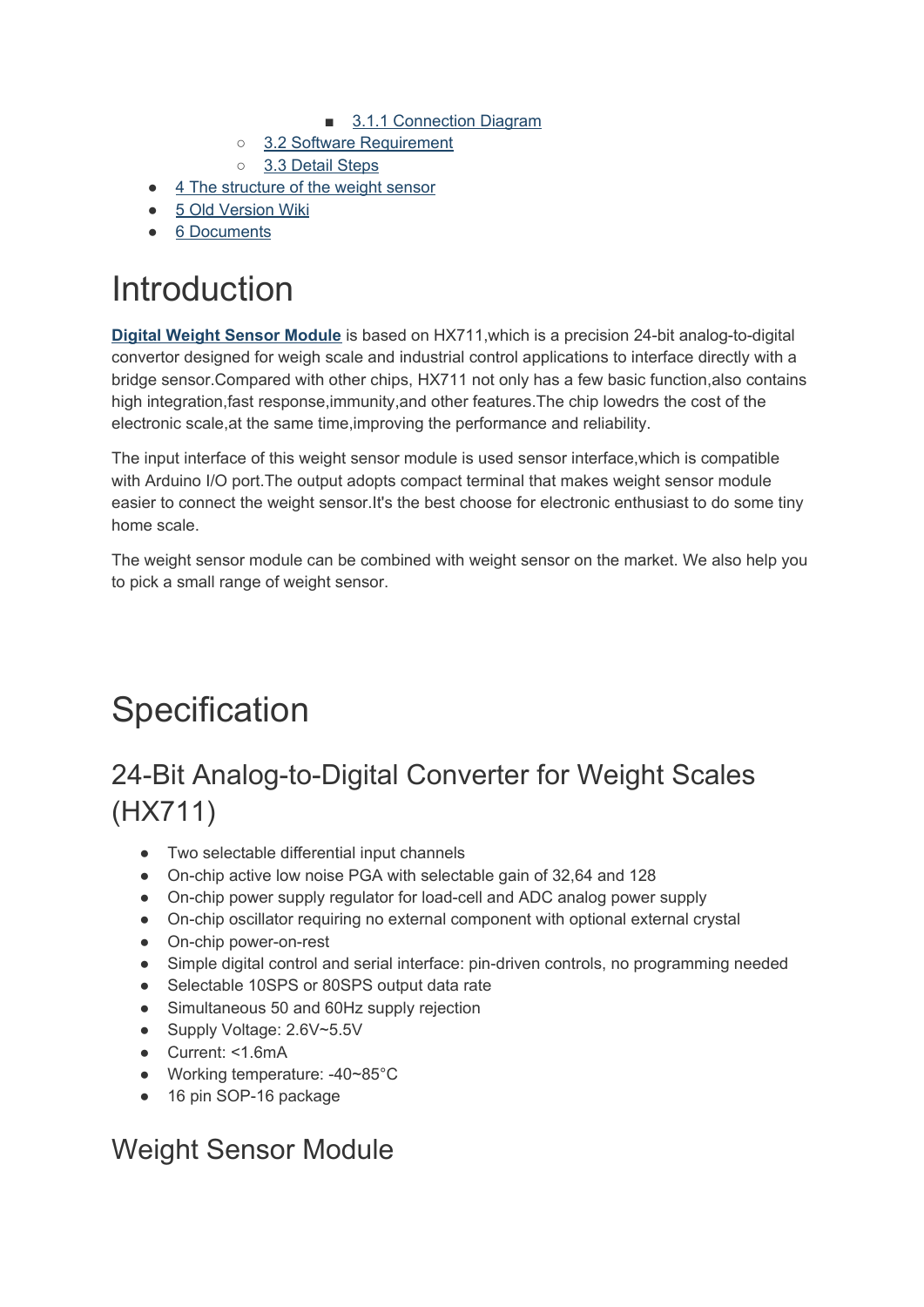- Range:1kg
- Excitation voltage: 5-15 V
- Output sensitivity: 1.0±0.15mV/V
- Synthetical error: 1 per thousand cent of full scale
- Zero shift: 0.05/0.03 (30min)%F.S
- Zero temperature shift: 0.05/0.03 %F.S/10°C
- Zero output: ±0.1mV/V
- Input impedance:  $1055±15$  Ω
- Output impedance: 1000±5 Ω
- Overload capability: 200 %F.S
- Output: Analog output
- Size: 33mm\*38mm

# **Tutorial**

The range of the weight scale is only 1kg. So, it's very appropriate for you to make a kitchen scale.we will bring you a step by step tutorial to make one and print the data by Arduino Serial Monitor.

### Hardware Requirement

- 1. 1x [DFRduino UNO R3](https://www.dfrobot.com/product-838.html)
- 2. 1x [Weight Sensor Module](https://www.dfrobot.com/product-1031.html)
- 3. 1x [IO Expansion Shield for Arduino V7.1](https://www.dfrobot.com/product-1009.html)
- 4. 1x Weighing platform [Reference 3D model](http://www.dfrobot.com/image/data/SEN0160/3D%20module%20design.rar)

Note:The weighing platform will be made by yourself according to the weight sensor machine drawing.The following figure show the weight sensor machine drawing.

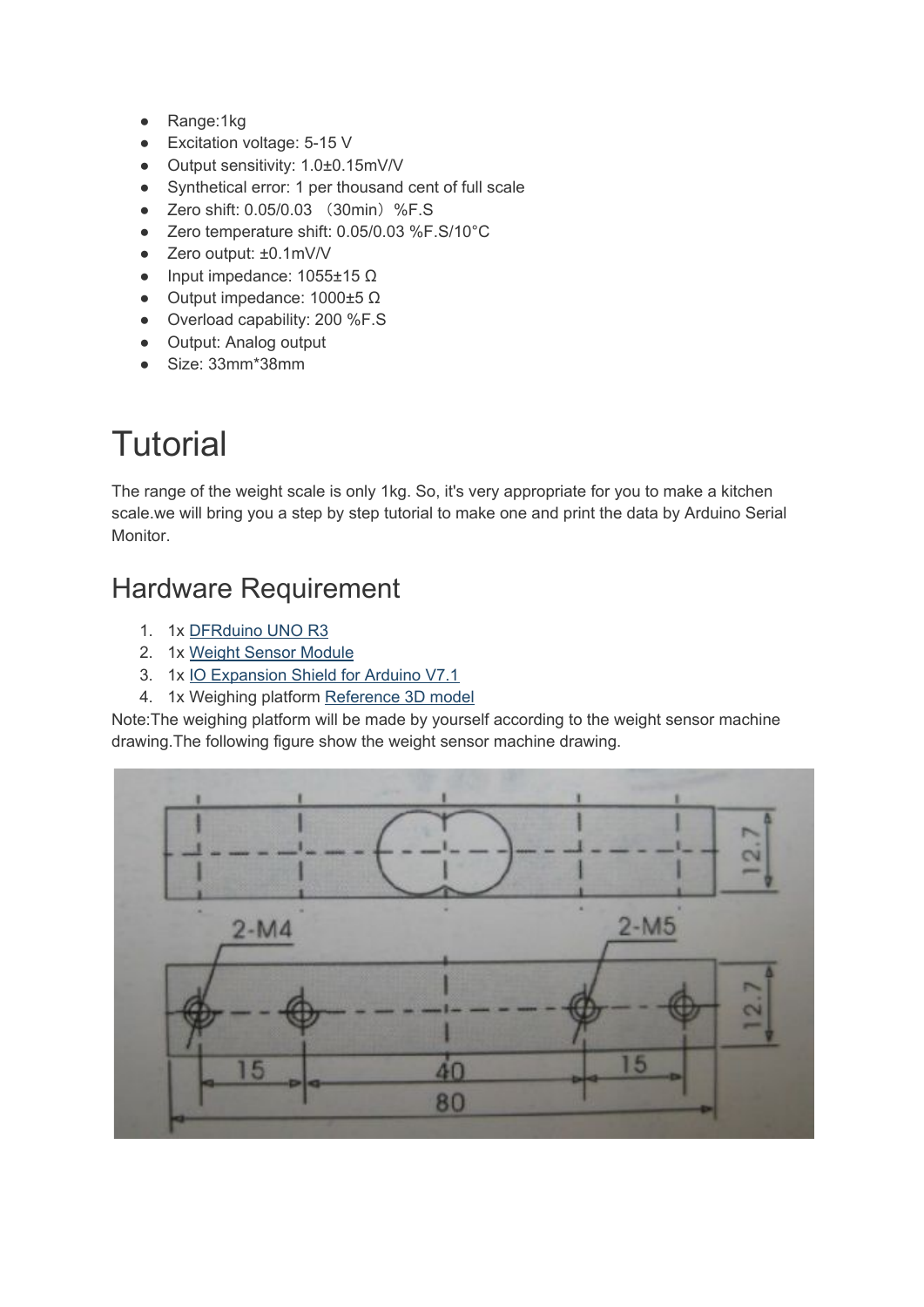Machine Drawing

#### Connection Diagram



Connection Diagram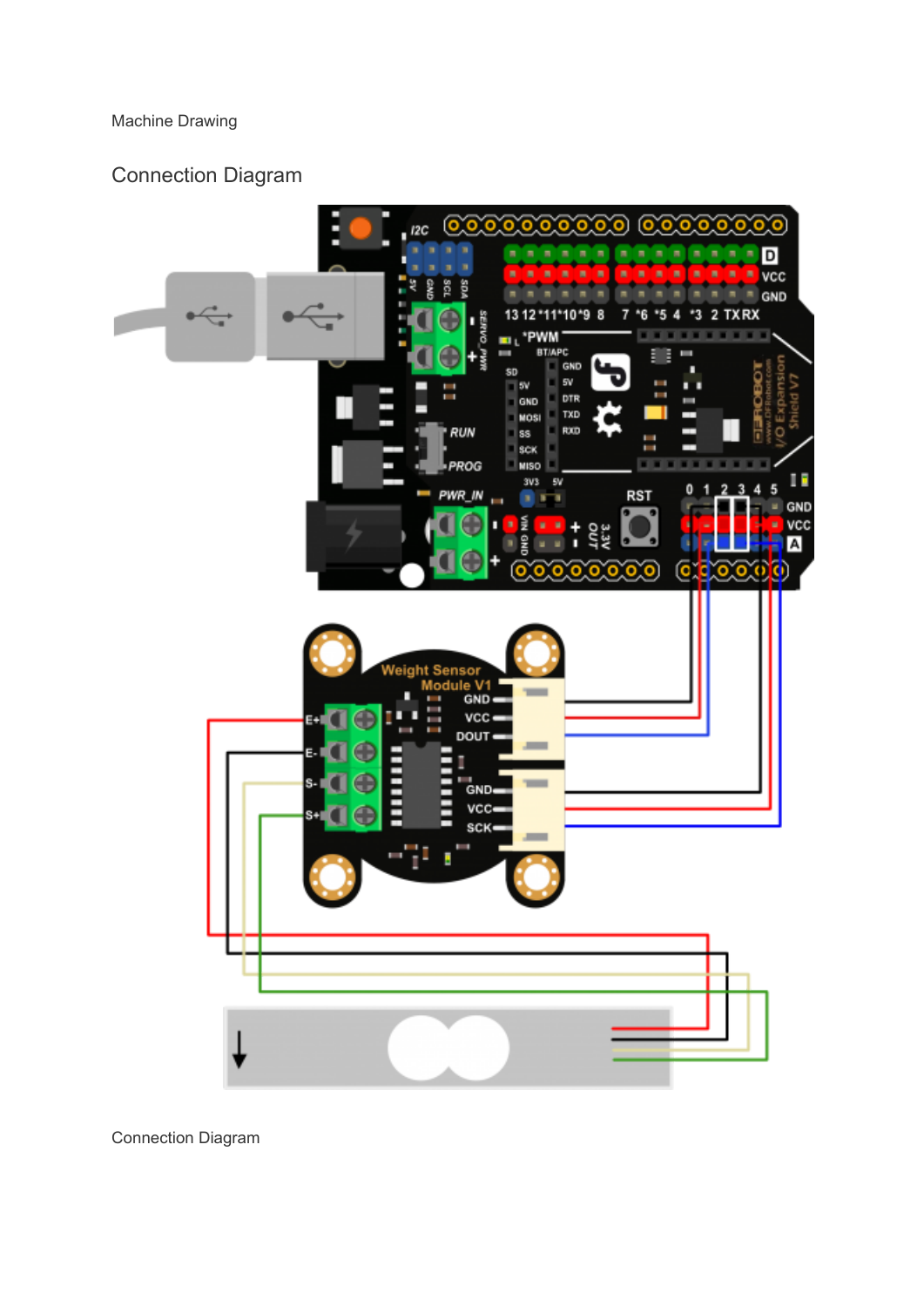

Physical wiring diagram

## Software Requirement

- **[Arduino IDE](http://arduino.cc/en/Main/Software)**
- [Hx711 library](http://www.dfrobot.com/image/data/SEN0160/Arduino%20sample%20code.zip)

Detail Steps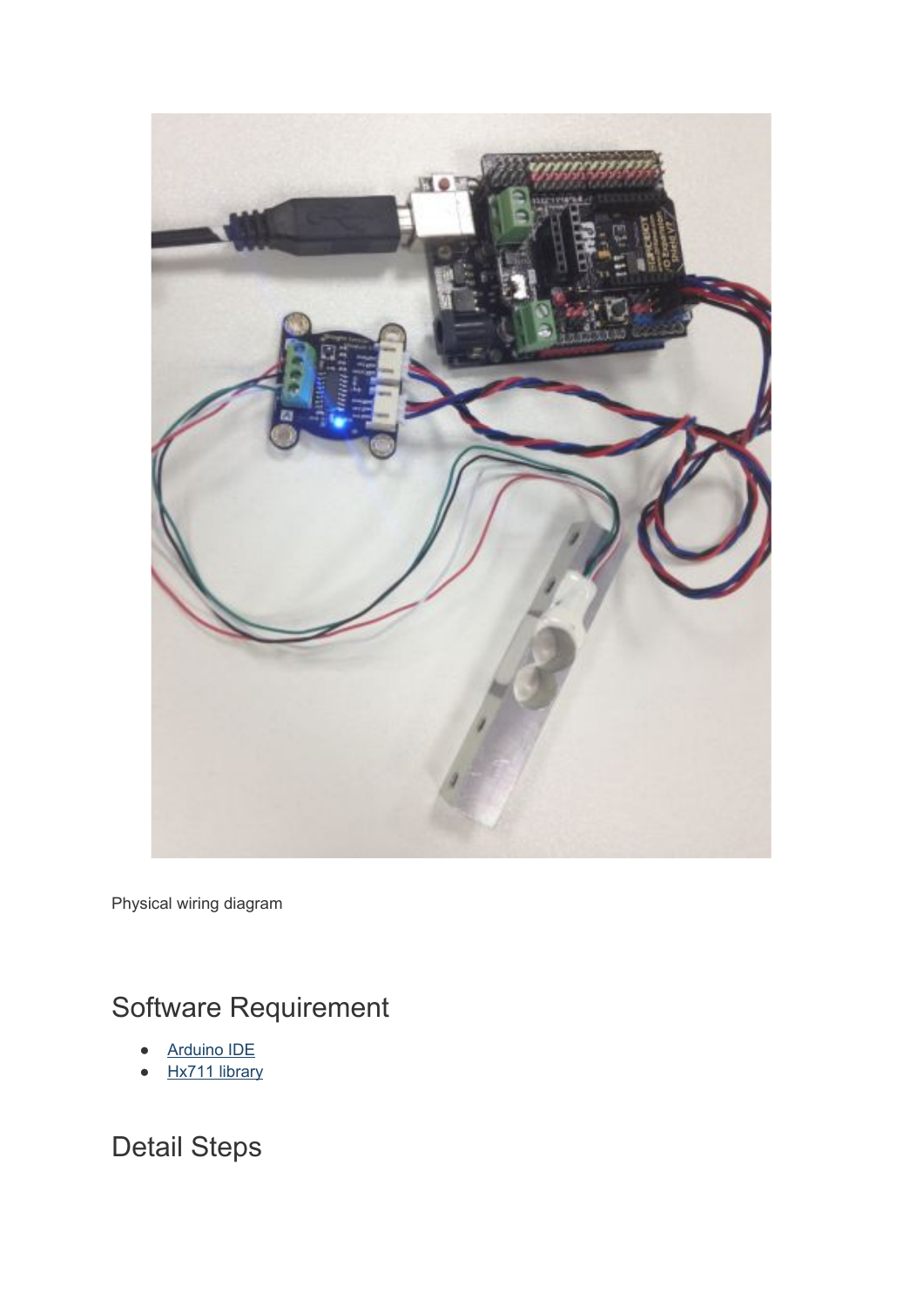1. Install the [Arduino library](http://www.dfrobot.com/image/data/SEN0160/Arduino%20sample%20code.zip) to your Arduino IDE. Open the sample code ,which is named SerialScale.ino.



sample code

2. Upload the sample code to UNO. When finished, you put the weight sensor horizontally, one end with four wires is fixed on the table, the other one suspended.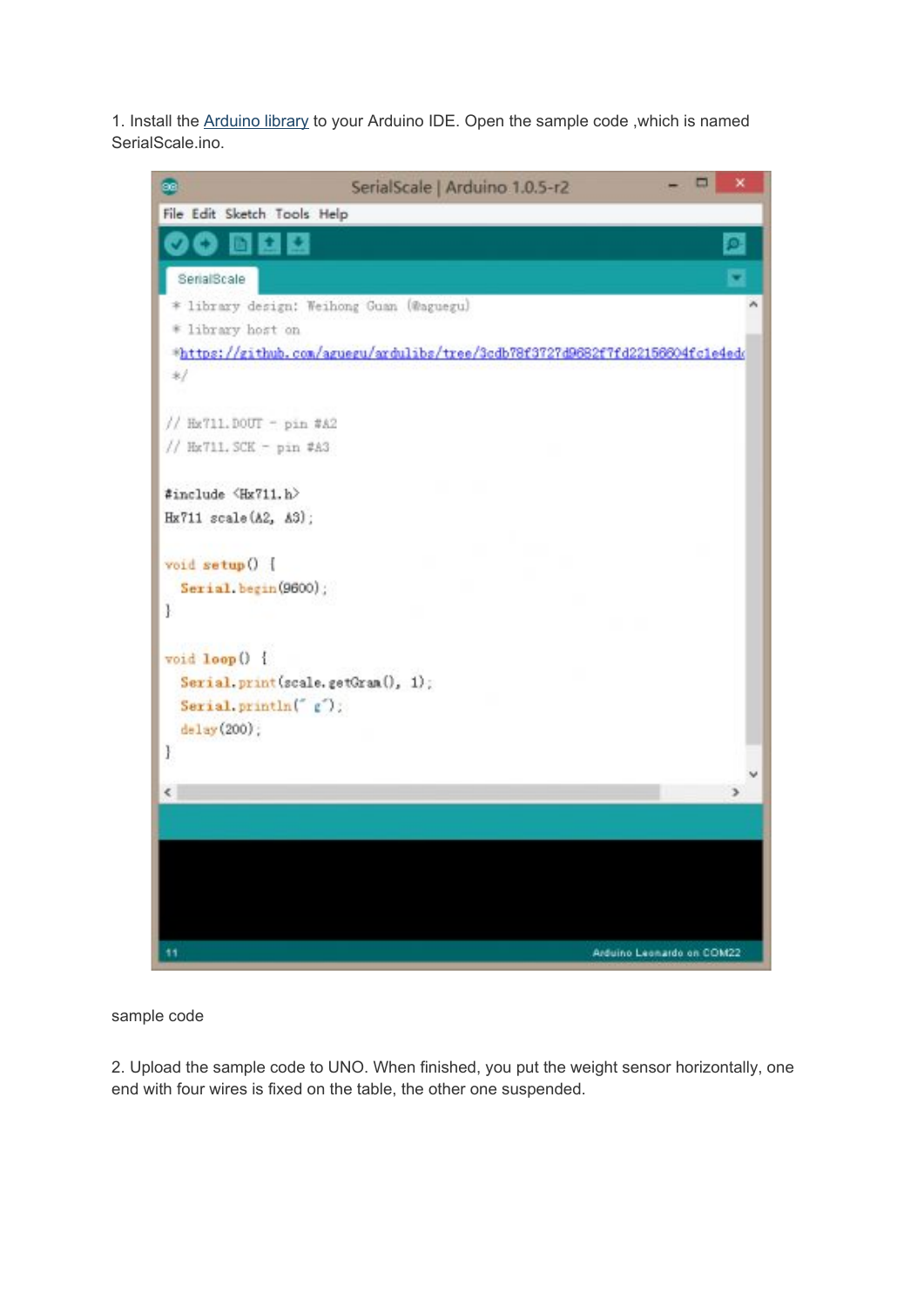

place the sensor

3. Open the Serial montior, and press the sensor according to the label direction.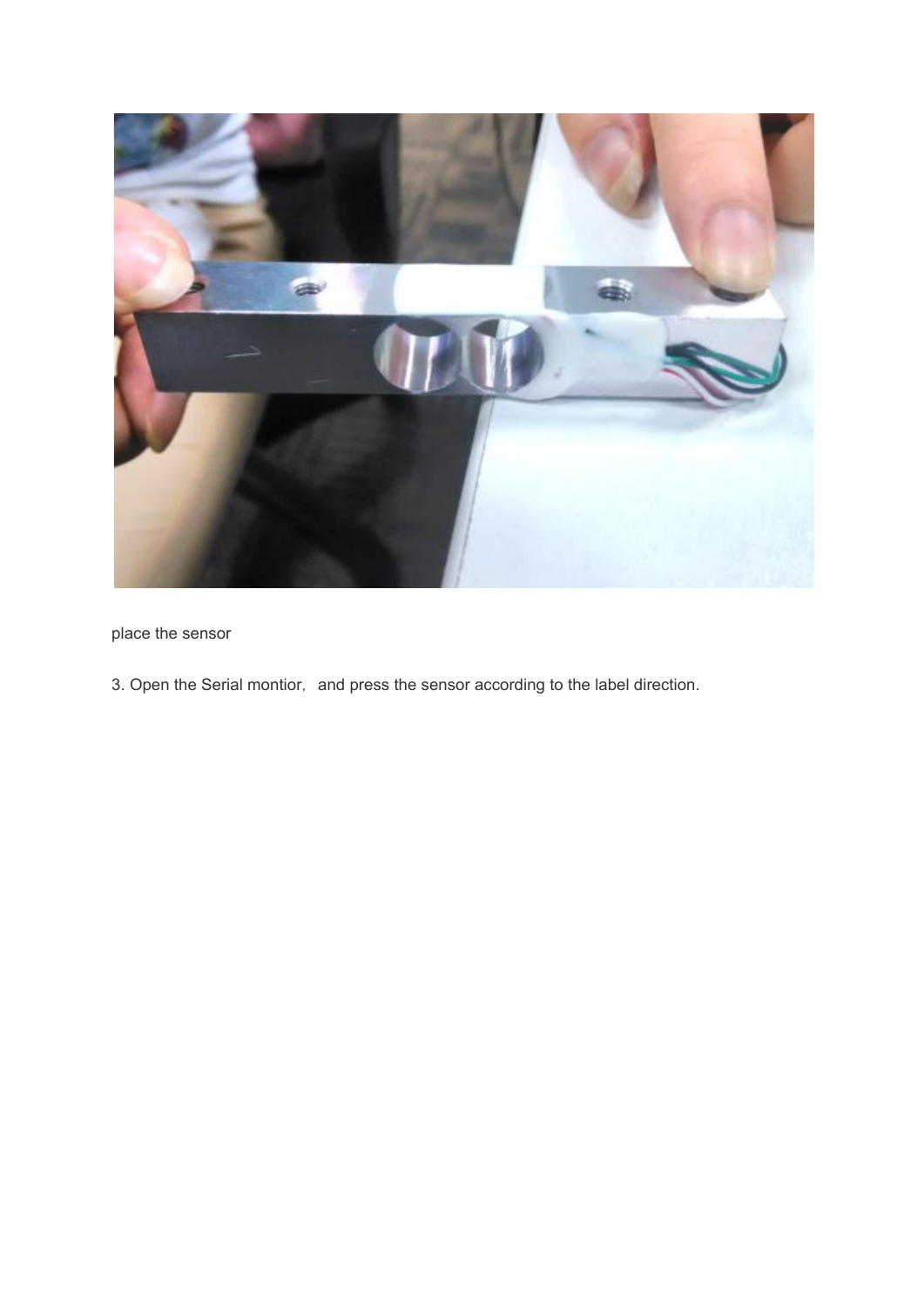

label direction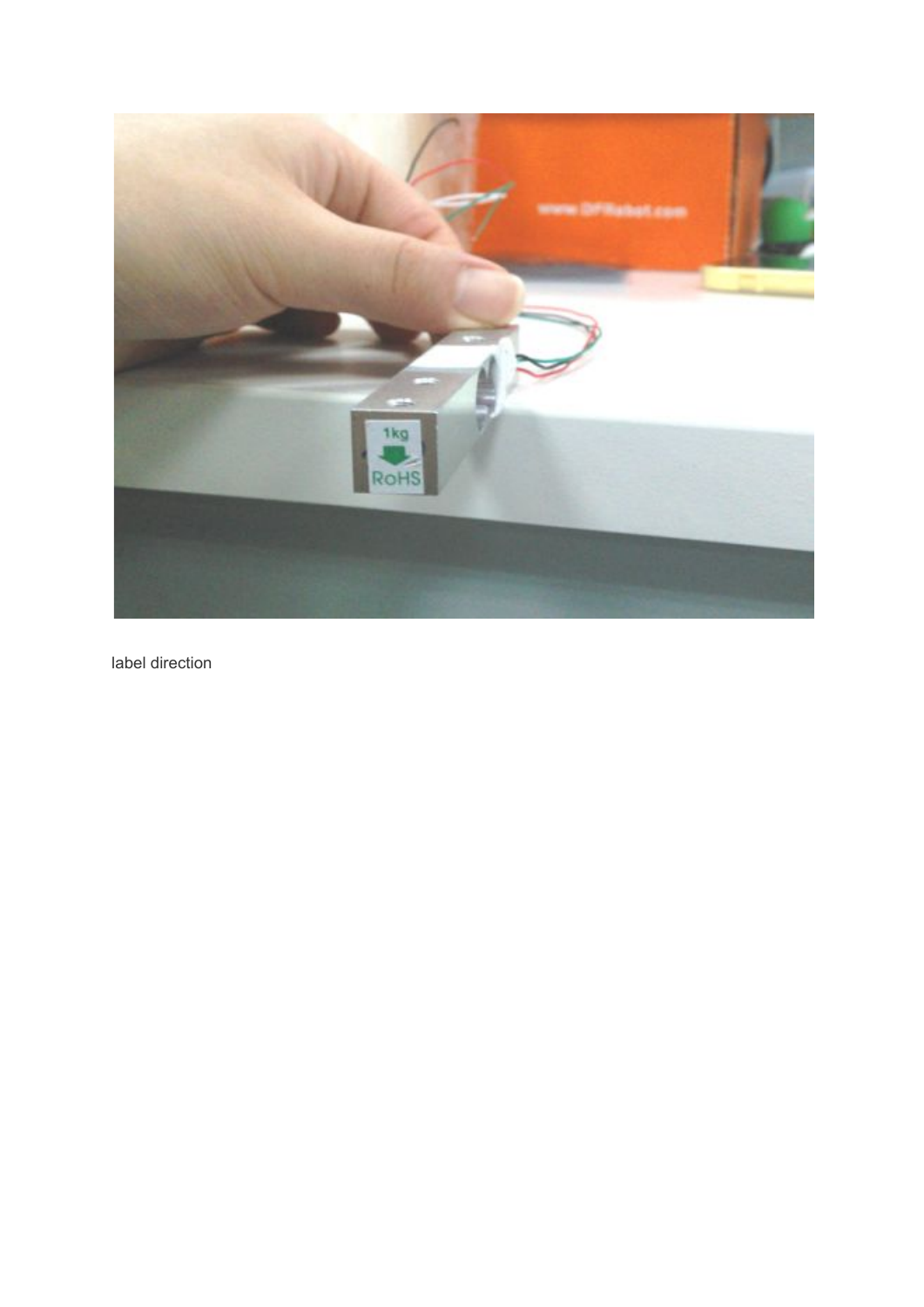

press the sensor

Check the Serial monitor, when you press the sensor

#### **Left image: Normal data.The date will have a growth process with different intensity of hand.**

Right image:Abnormal data.

#### **Possible Reasons:**

- a. Forced direction is wrong.
- b. Maybe the connection isn't firm.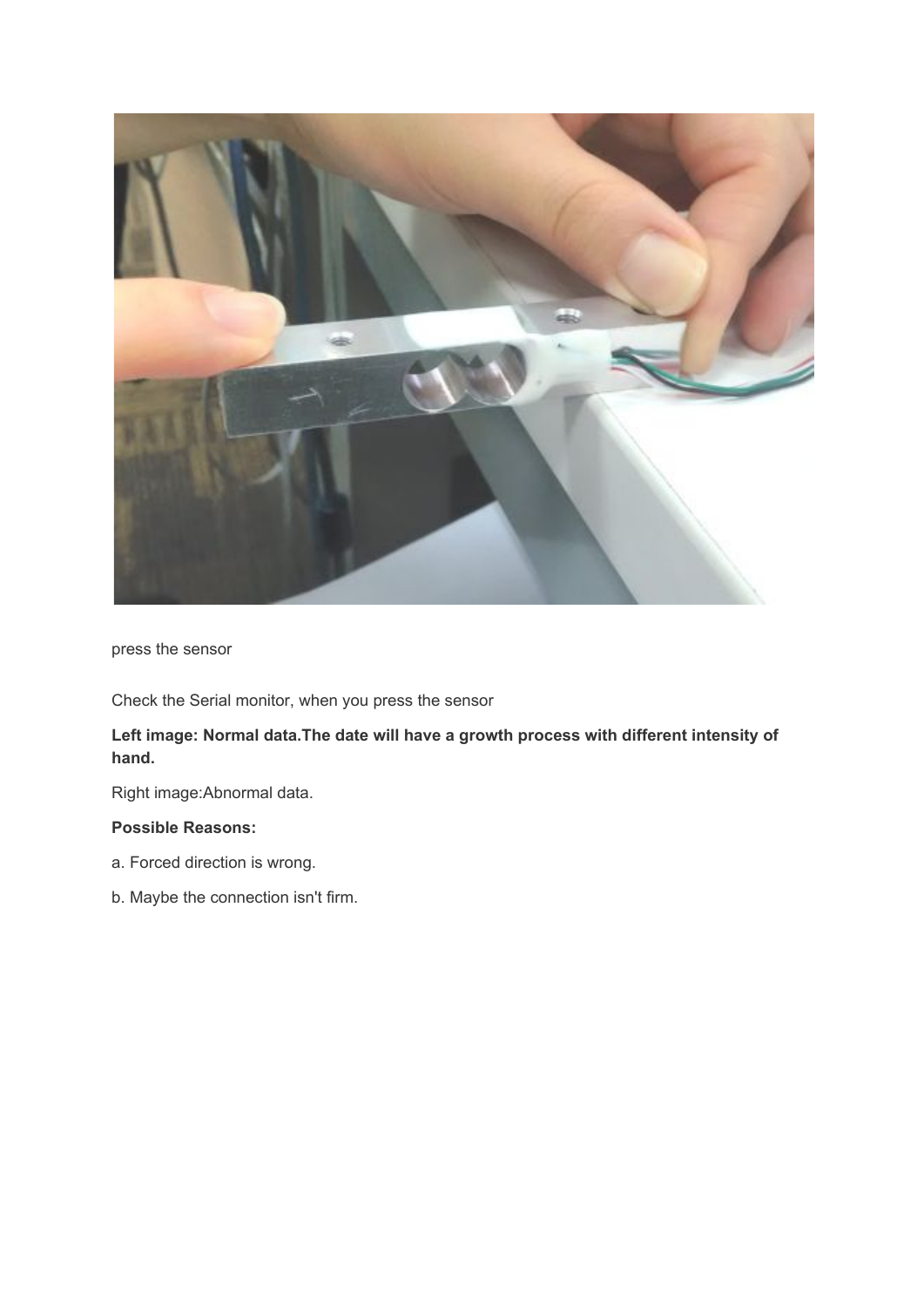

The date in the Serial Monitor

4. Install the weighing platform



weight platform

5. Thus, far ,the weight scale will be finished within one more step-- zero adjustment.

Open the Hx711 library folder , and find the file Hx711.h, open it. Locate the statement

void setScale(float scale = 1992.f);